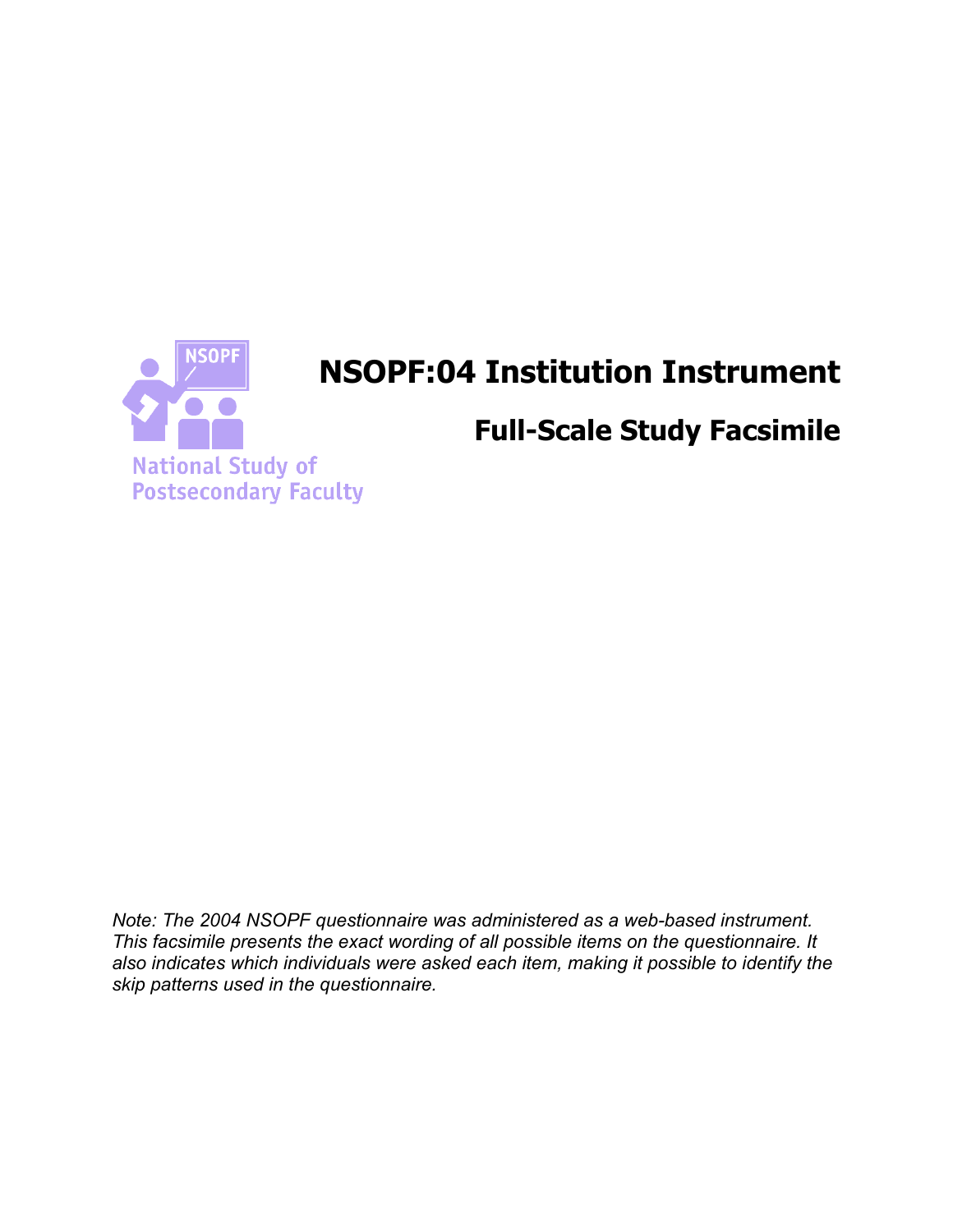This page left intentionally blank.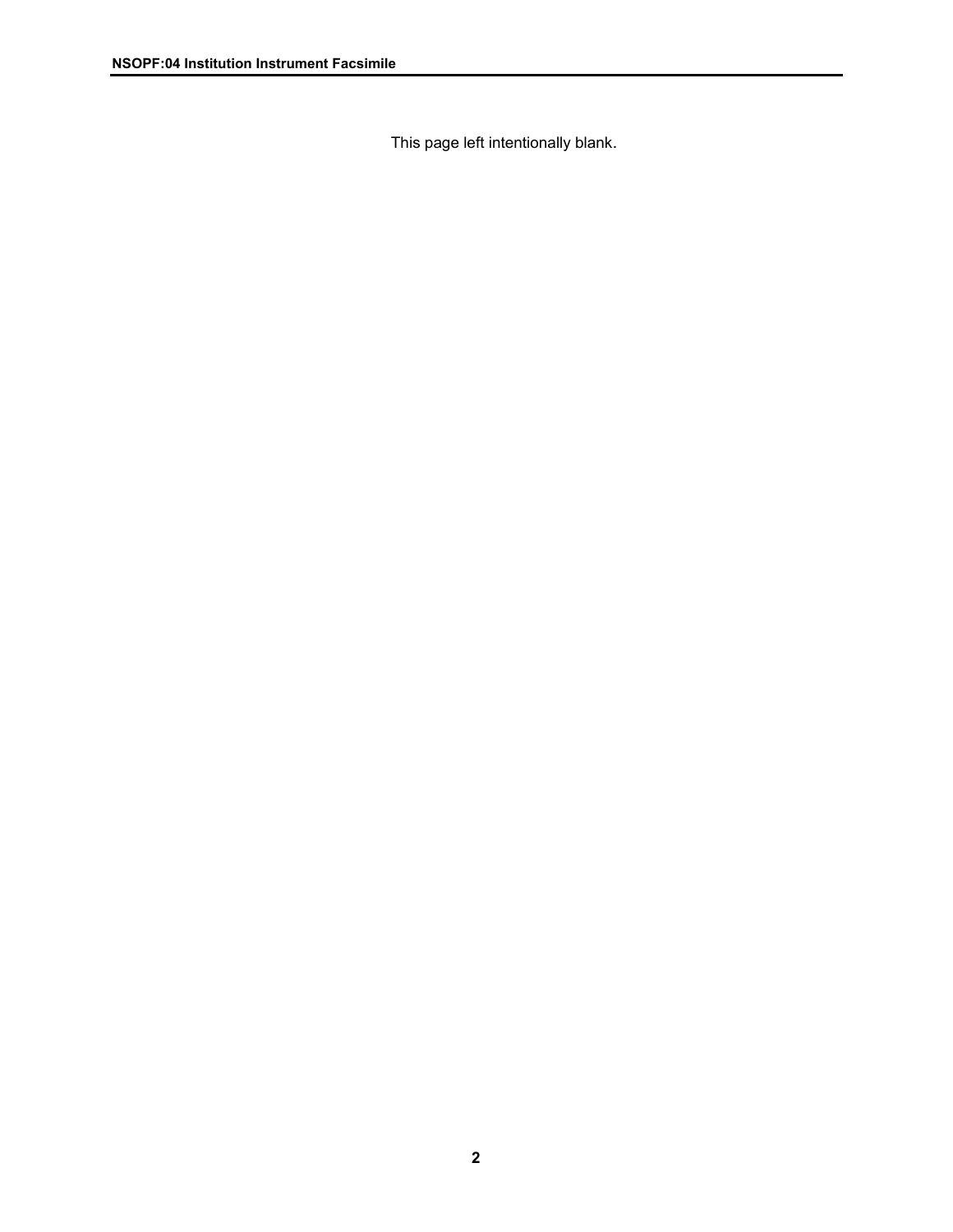# **►Introduction: Number of Faculty and Instructional Staff**

| <b>Form: II</b>  |                                                   |
|------------------|---------------------------------------------------|
| <b>Name: I1a</b> | <b>Label:</b> Number full-time faculty, fall 2003 |
| <b>Name: I1b</b> | <b>Label:</b> Number part-time faculty, fall 2003 |

#### **Form Administered To:** All institutions

#### **StemWording:**

As of November 1, 2003 (or during the Fall Term of the 2003-2004 academic year when your faculty lists are considered complete), how many full-time and part-time faculty and instructional staff were employed by [FILL INSTNAME]? Please report the total number of persons (i.e., headcount) rather than full-time equivalents (FTEs). **(Please enter a number in each box; if none, enter "0".) NOTE: By faculty and instructional staff, we mean any faculty PLUS any other employees with instructional responsibilities, regardless of whether or not they have faculty status. Please choose "Help" for additional details.** 

**\*** a. Full-time faculty and instructional staff.

**\*** b. Part-time faculty and instructional staff.

# **►SECTION A: Full-Time Faculty and Instructional Staff**

| <b>Form: I2</b>  |  |                                              |                                                                   |
|------------------|--|----------------------------------------------|-------------------------------------------------------------------|
| Name: I2a        |  | Label: Full-time numbers: faculty, fall 2002 |                                                                   |
| <b>Name: I2b</b> |  |                                              | Label: Full-time numbers: changed from part to full time, 2002-03 |
| <b>Name: I2c</b> |  | Label: Full-time numbers: hired, 2002-03     |                                                                   |
| Name: I2d        |  | Label: Full-time numbers: retired, 2002-03   |                                                                   |
| Name: I2e        |  |                                              | Label: Full-time numbers: left for other reasons, 2002-03         |
| Name: I2f        |  |                                              | Label: Full-time numbers: changed from full to part time, 2002-03 |
| <b>Name: I2g</b> |  | Label: Full-time numbers: faculty, fall 2003 |                                                                   |

#### **Form Administered To:**

Institutions with full-time faculty and instructional staff

#### **StemWording:**

Please provide the following information about changes in the number of full-time faculty and instructional staff between the 2002 and 2003 Fall Terms at this institution. **(Please enter a number in each box; if none, enter "0".)** 

- **\*** a. Total at start of 2002-2003 academic year (on or about November 1, 2002)
- **\*** b. Number who changed from part-time to full-time status during 2002-2003 academic year (between Nov. 1, 2002 and Nov. 1, 2003)
- **\*** c. Number of new hires during 2002-2003 academic year
- **\*** d. Number retired between Nov. 1, 2002 and Nov. 1, 2003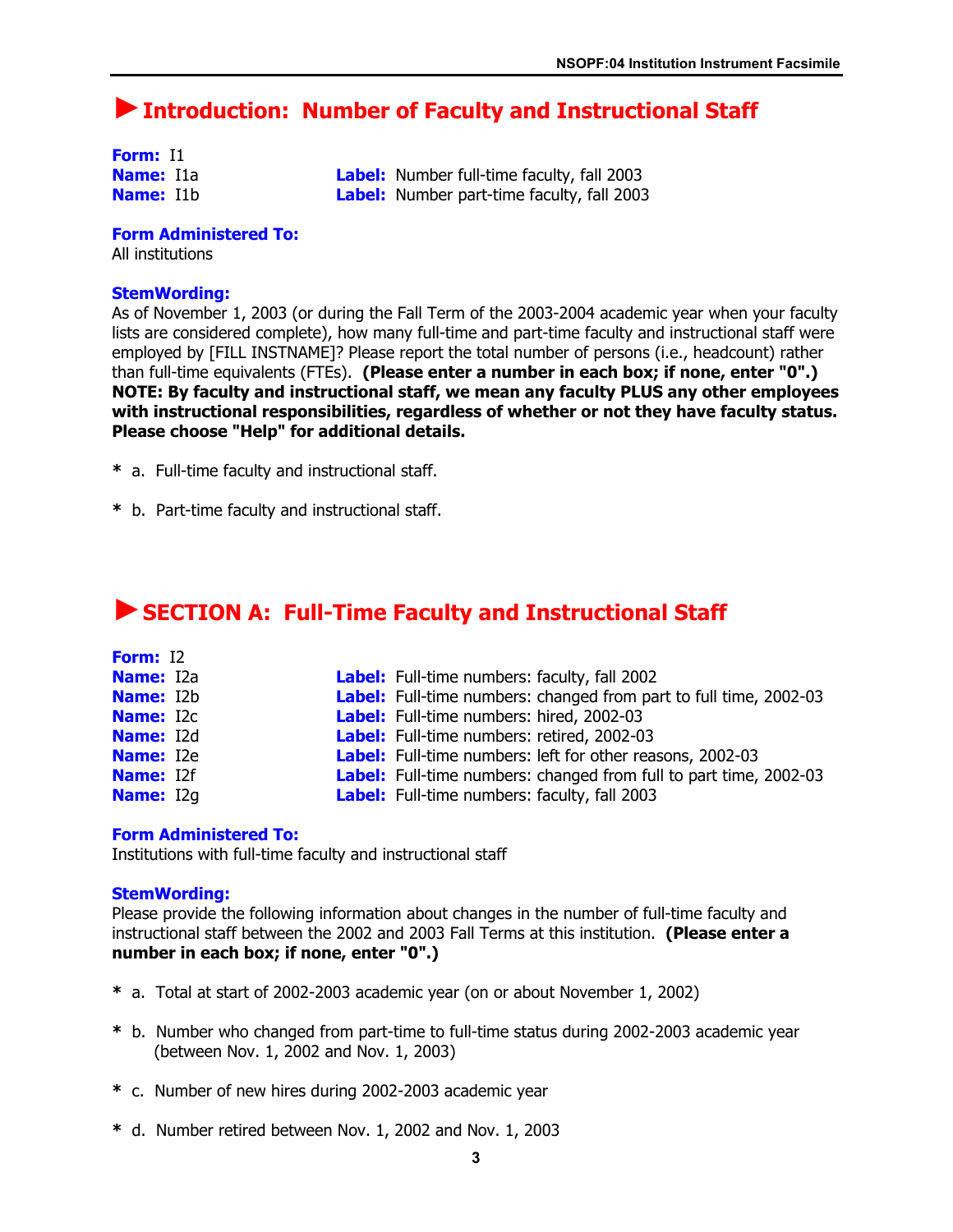- **\*** e. Number who left for other reasons during 2002-2003 academic year
- **\*** f. Number changed from full-time to part-time status during the 2002-2003 academic year
- **\*** g. Total number as of Nov. 1, 2003 (or at the start of the 2003-04 academic year)

#### **Form:** I2A **Label:** Full-time numbers: inconsistent count reason **Form Administered To:**

Institutions with full-time faculty and instructional staff whose provided counts of full-time faculty and instructional staff are inconsistent (I1a  $\neq$  I2g)

#### **StemWording:**

You provided two different counts of the number of full-time faculty as of November 1, 2003: ( I1a  $=$  [FILL I1a] and I2g  $=$  [FILL I2g]). Please back up and correct the number or provide an explanation of this discrepancy.

Reason for discrepancy: [ ]

**Form:** I3 **Label:** Full-time tenure: has tenure system

#### **Form Administered To:**

Institutions with full-time faculty and instructional staff

#### **StemWording:**

Does [FILL INSTNAME] have a tenure system for any full-time faculty and instructional staff?

 $1 = Yes$ , has a tenure system

- $2$  = Currently no tenure system, but still have tenured staff
- $3$  = No tenure system

**Form:** I4 **Label:** Full-time tenure: number considered for tenure, 2002-03

#### **Form Administered To:**

Institutions with a tenure system for full-time faculty and instructional staff

#### **StemWording:**

During the 2002-2003 academic year (i.e., Fall 2002 through Spring 2003), how many full-time faculty and instructional staff at your institution were considered for tenure?

#### **\* (Please enter a number in the box; if none, enter "0".)**

# **Form:** I5 **Label:** Full-time tenure: number granted tenure, 2002-03

#### **Form Administered To:**

Institutions with a tenure system for full-time faculty and instructional staff who considered at least one faculty member for tenure during the 2002-2003 academic year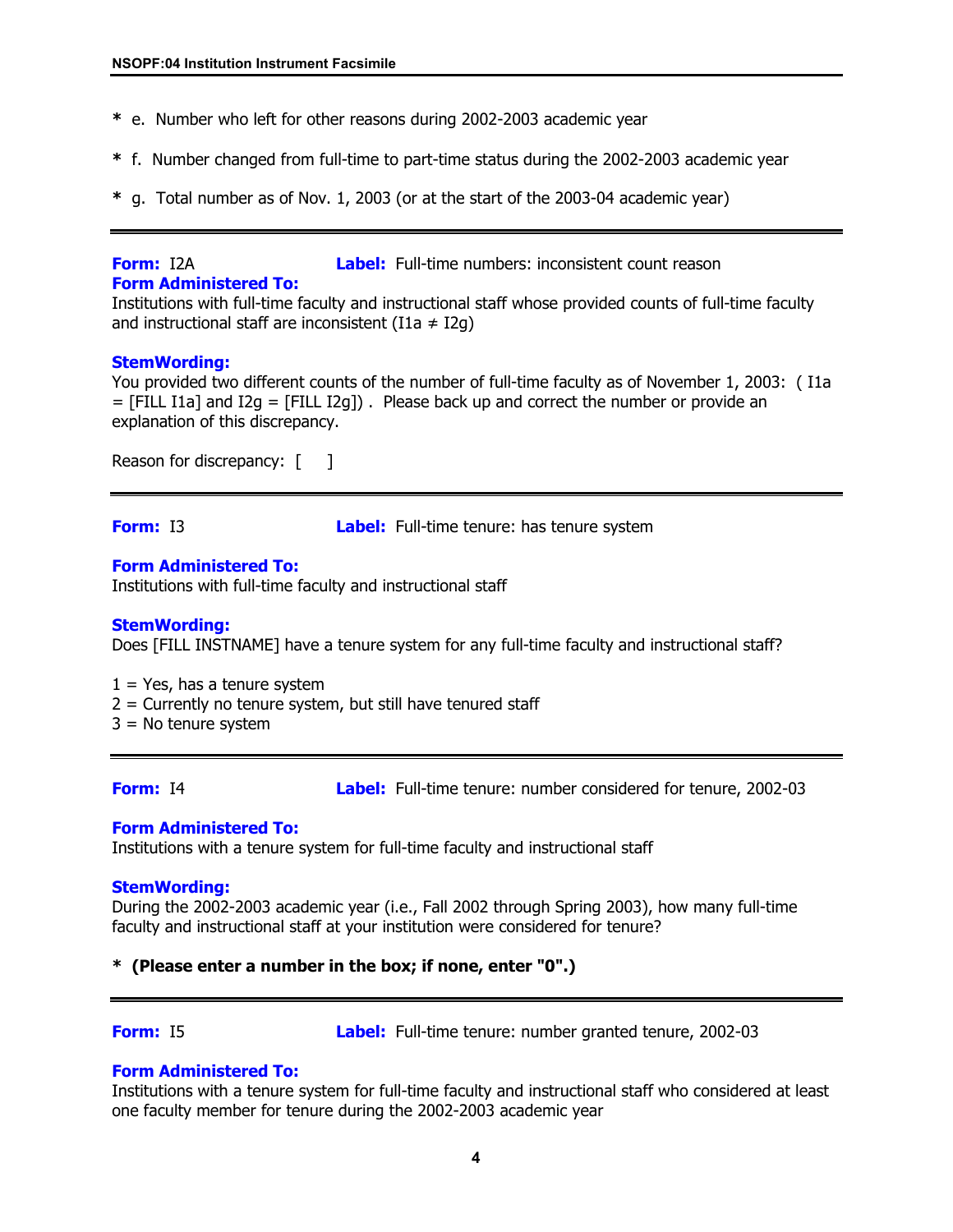#### **StemWording:**

Of the [FILL I4] faculty members considered for tenure during the 2002-2003 academic year, how many were granted tenure?

#### **\* (If none, enter "0".)**

**Form:** I6 **Label:** Full-time tenure: maximum years on tenure track

#### **Form Administered To:**

Institutions with a tenure system for full-time faculty and instructional staff

#### **StemWording:**

For those on a tenure track but not tenured, what is the maximum number of years full-time faculty and instructional staff can be on a tenure track and not receive tenure at [FILL INSTNAME] ?

 $0 = No$  maximum  $1 = 1$  $2 = 2$  . . .  $15 = 15$  $16$  = More than 15 years

| <b>Form: 17</b>  |  |                                                                  |
|------------------|--|------------------------------------------------------------------|
| Name: I7a        |  | <b>Label:</b> Full-time tenure: changed tenure policy            |
| <b>Name: I7b</b> |  | <b>Label:</b> Full-time tenure: more stringent tenure standards  |
| <b>Name: I7c</b> |  | Label: Full-time tenure: downsized tenured faculty               |
| <b>Name: I7d</b> |  | <b>Label:</b> Full-time tenure: replaced tenured with fixed term |
| Name: I7e        |  | Label: Full-time tenure: offered early retirement                |

#### **Form Administered To:**

Institutions with a tenure system for full-time faculty and instructional staff

#### **StemWording:**

During the past five years, has your institution done any of the following?

- **\*** a. Changed policy for granting tenure to full-time faculty and instructional staff
- **\*** b. Made the standards more stringent for granting tenure to full-time faculty and instructional staff
- **\*** c. Reduced the number of tenured full-time faculty and instructional staff through downsizing
- **\*** d. Replaced some tenured or tenure-track full-time faculty and instructional staff with full-time faculty and instructional staff on fixed term contracts
- **\*** e. Offered early or phased retirement to any tenured full-time faculty or instructional staff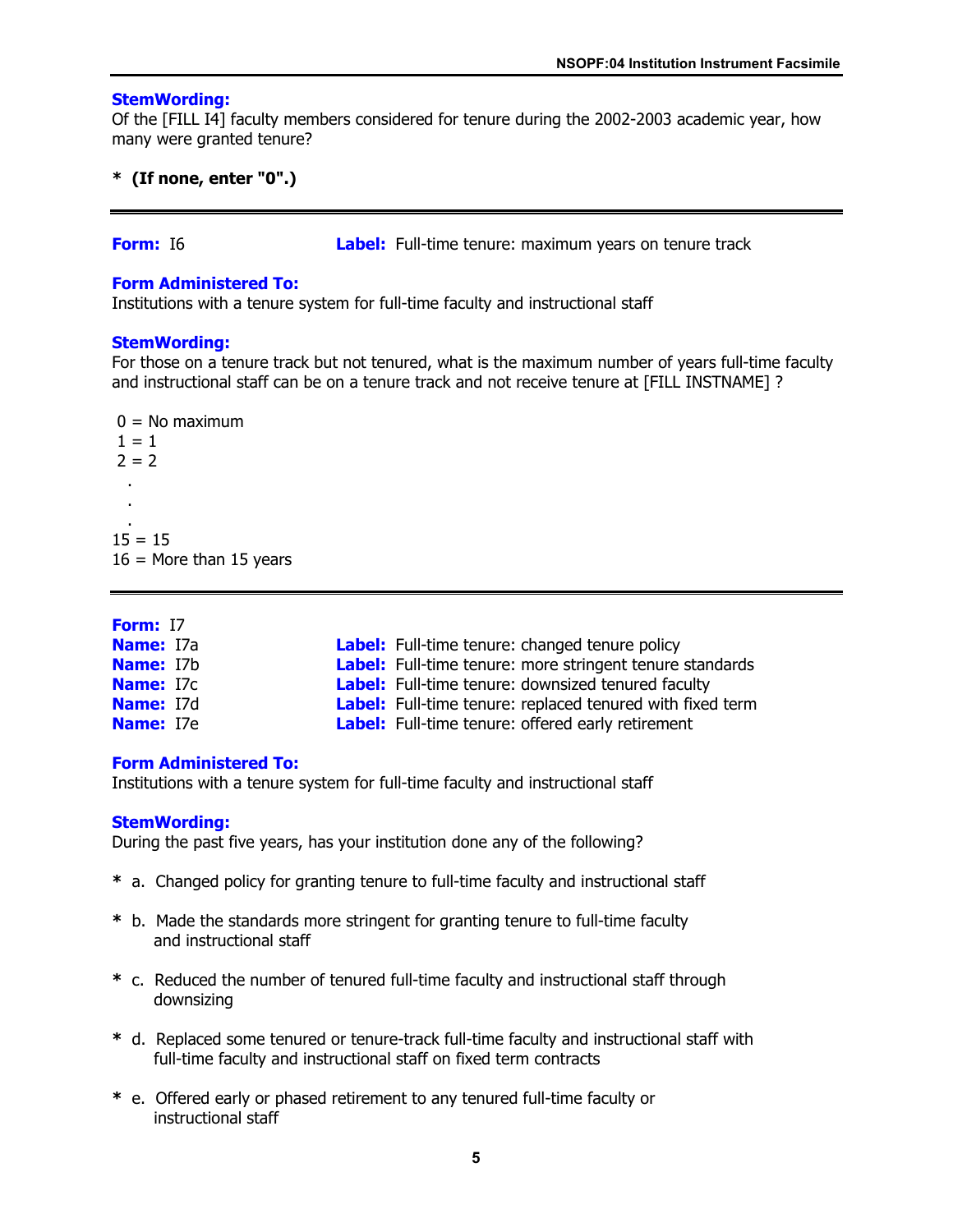$0 = No$  $1 = Yes$ 

**Form:** I7SP **Name:** I7e2 **Label:** Full-time tenure: number early retirees, last 5 years

#### **Form Administered To:**

Institutions offering early or phased retirement to any tenured full-time faculty and instructional staff

#### **StemWording:**

You said your institution offered early or phased retirement. How many full-time faculty and instructional staff took this during the past five years?

**\* (If none, enter "0")**

**Form:** I8 **Label:** Full-time tenure: discontinued tenure system, last 5 years

## **Form Administered To:**

Institutions with no tenure system for full-time faculty and instructional staff

#### **StemWording:**

Did [FILL INSTNAME] discontinue the tenure system within the last five years?

 $0 = No$  $1 = Yes$ 

**Form:** I9 **Label:** Full-time faculty: positions sought to fill, fall 2003

#### **Form Administered To:**

Institutions with full-time faculty and instructional staff

#### **StemWording:**

**Form:** I10a

How many full-time faculty and instructional staff positions was your institution seeking to fill for the 2003 Fall Term?

#### **\* (If none, enter "0")**

| $\blacksquare$     |                                                            |
|--------------------|------------------------------------------------------------|
| Name: I10aa        | <b>Label:</b> Full-time benefit: medical insurance         |
| <b>Name: I10ab</b> | <b>Label:</b> Full-time benefit: dental insurance          |
| Name: I10ac        | <b>Label:</b> Full-time benefit: disability insurance      |
| <b>Name: I10ad</b> | <b>Label:</b> Full-time benefit: life insurance            |
| Name: I10ae        | <b>Label:</b> Full-time benefit: child care                |
| <b>Name: I10af</b> | <b>Label:</b> Full-time benefit: retiree medical insurance |
| <b>Name: I10ag</b> | Label: Full-time benefit: cafeteria-style plan             |
|                    |                                                            |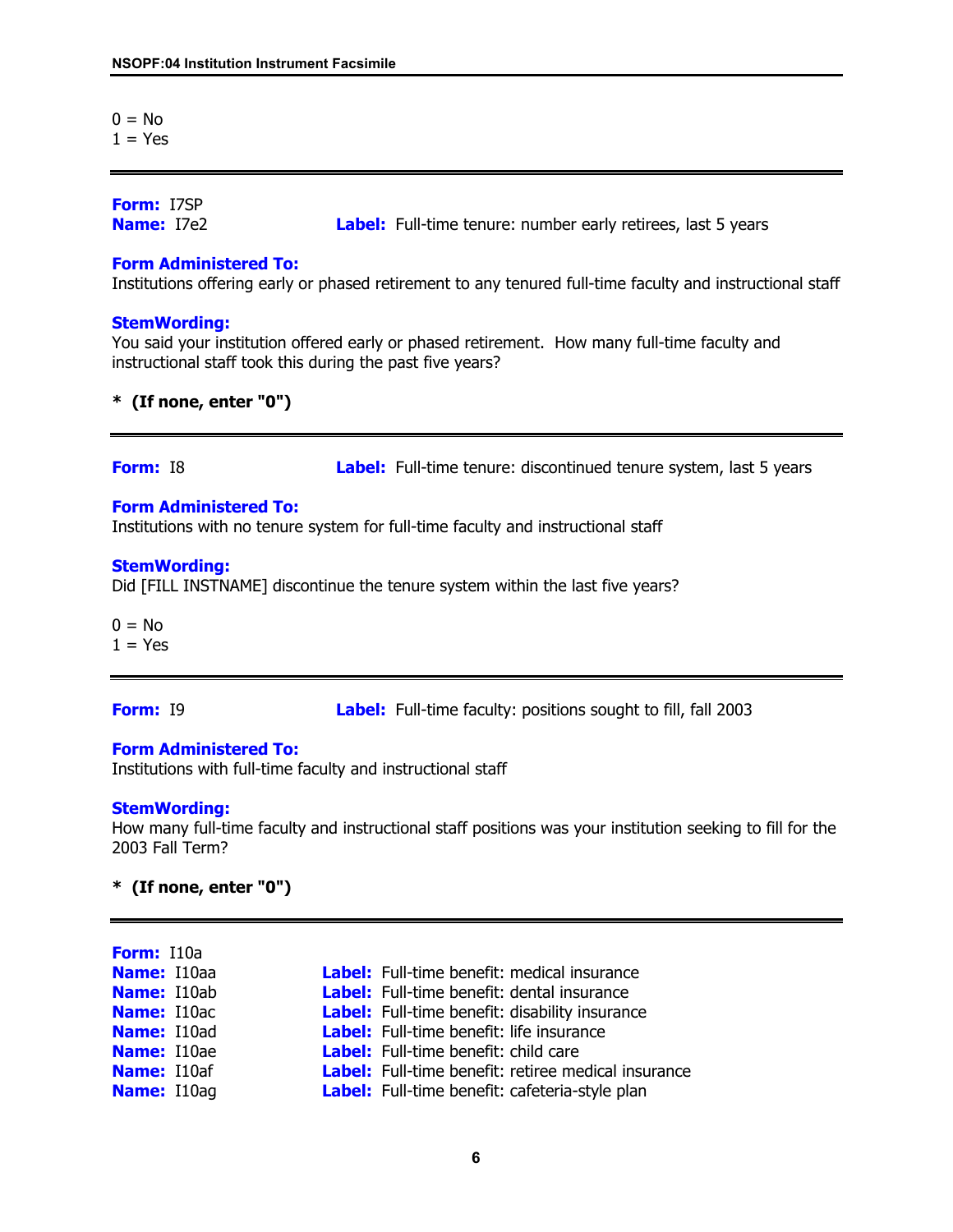#### **Form Administered To:**

Institutions with full-time faculty and instructional staff

#### **StemWording:**

Are the following employee benefits available to all, some, or none of the full-time faculty and instructional staff at [FILL INSTNAME]?

- **\*** a. Medical insurance or medical care
- **\*** b. Dental insurance or dental care
- **\*** c. Disability insurance program
- **\*** d. Life insurance
- **\*** e. Child care
- **\*** f. Medical insurance for retirees
- **\*** g. "Cafeteria-style" benefits plan (a plan under which staff can trade off some benefits for others, following guidelines established by the institution)
- $-1 =$  Don't know
- $1 = \text{All}$
- $2 = Some$
- $3 = \text{None}$
- **Form:** I10b **Name:** I10ba **Label:** Full-time benefit: medical insurance subsidized **Name:** I10bb **Label:** Full-time benefit: dental insurance subsidized **Name:** I10bc **Label:** Full-time benefit: disability insurance subsidized **Name:** I10bd **Label:** Full-time benefit: life insurance subsidized **Name:** I10be **Label:** Full-time benefit: child care subsidized **Name:** I10bf **Label:** Full-time benefit: retiree medical insurance subsidized **Name:** I10bg **Label:** Full-time benefit: cafeteria-style plan subsidized **Form Administered To:**

Institutions that provide at least one employee benefit to full-time faculty and instructional staff

# **StemWording:**

[IF ONE BENEFIT SELECTED ON FORM I10] Is this employee benefit subsidized by your institution? (Subsidized means paid for completely or in part by the institution.)

[ELSE IF MORE THAN ONE BENEFIT SECTED ON FORM I10A]Are these employee benefits subsidized by your institution? (Subsidized means paid for completely or in part by the institution.) [ENDIF]

- **\*** Medical insurance or medical care
- **\*** Dental insurance or dental care
- **\*** Disability insurance program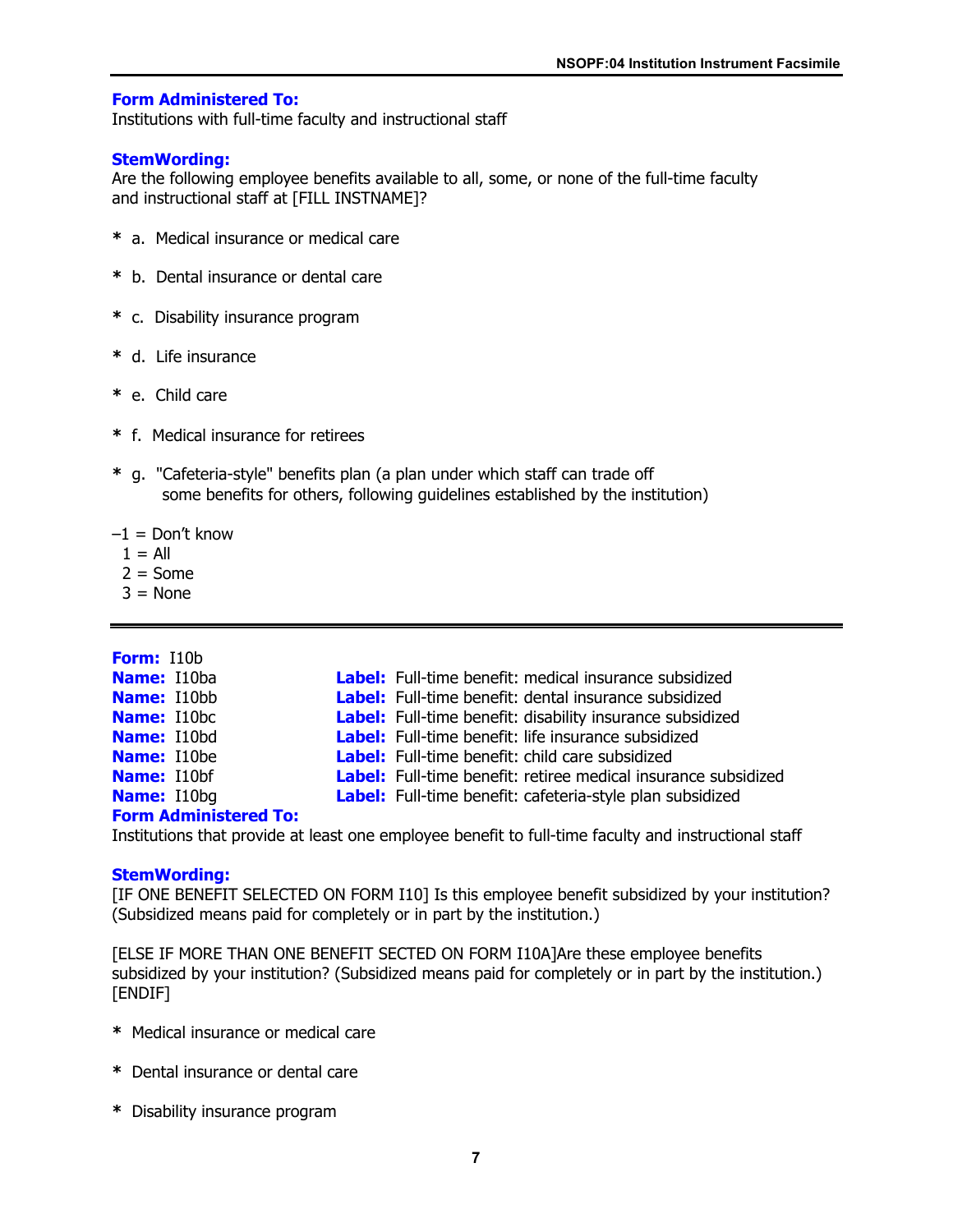- **\*** Life insurance
- **\*** Child care
- **\*** Medical insurance for retirees
- **\*** Cafeteria-style benefits plan (a plan under which staff can trade off some benefits for others, following guidelines established by the institution)

 $0 =$  Not subsidized  $1$  = Fully/partially subsidized

| Form: I11         |                                                             |
|-------------------|-------------------------------------------------------------|
| Name: I11a        | <b>Label:</b> Full-time benefit: wellness program           |
| <b>Name: I11b</b> | <b>Label:</b> Full-time benefit: spouse tuition remission   |
| Name: I11c        | <b>Label:</b> Full-time benefit: children tuition remission |
| Name: I11d        | <b>Label:</b> Full-time benefit: housing                    |
| <b>Name: I11e</b> | <b>Label:</b> Full-time benefit: transportation/parking     |
| Name: I11f        | Label: Full-time benefit: paid maternity leave              |
| <b>Name: I11g</b> | Label: Full-time benefit: paid paternity leave              |
| <b>Name: I11h</b> | Label: Full-time benefit: paid sabbatical leave             |
| Name: I11i        | Label: Full-time benefit: employee assistance program       |

### **Form Administered To:**

Institutions with full-time faculty and instructional staff

#### **StemWording:**

Are the following employee benefits available to all, some, or none of the full-time faculty and instructional staff at [FILL INSTNAME]?

- **\*** a. Wellness program or health promotion
- **\*** b. Tuition remission/grants for spouse at this or other institutions
- **\*** c. Tuition remission/grants for children at this or other institutions
- **\*** d. Housing/mortgage; rent
- **\*** e. Transportation/parking
- **\*** f. Paid maternity leave
- **\*** g. Paid paternity leave
- **\*** h. Paid sabbatical leave
- **\*** i. Employee assistance program
- $-1 =$  Don't know
	- $1 = All$
	- $2 = Some$
	- $3 = None$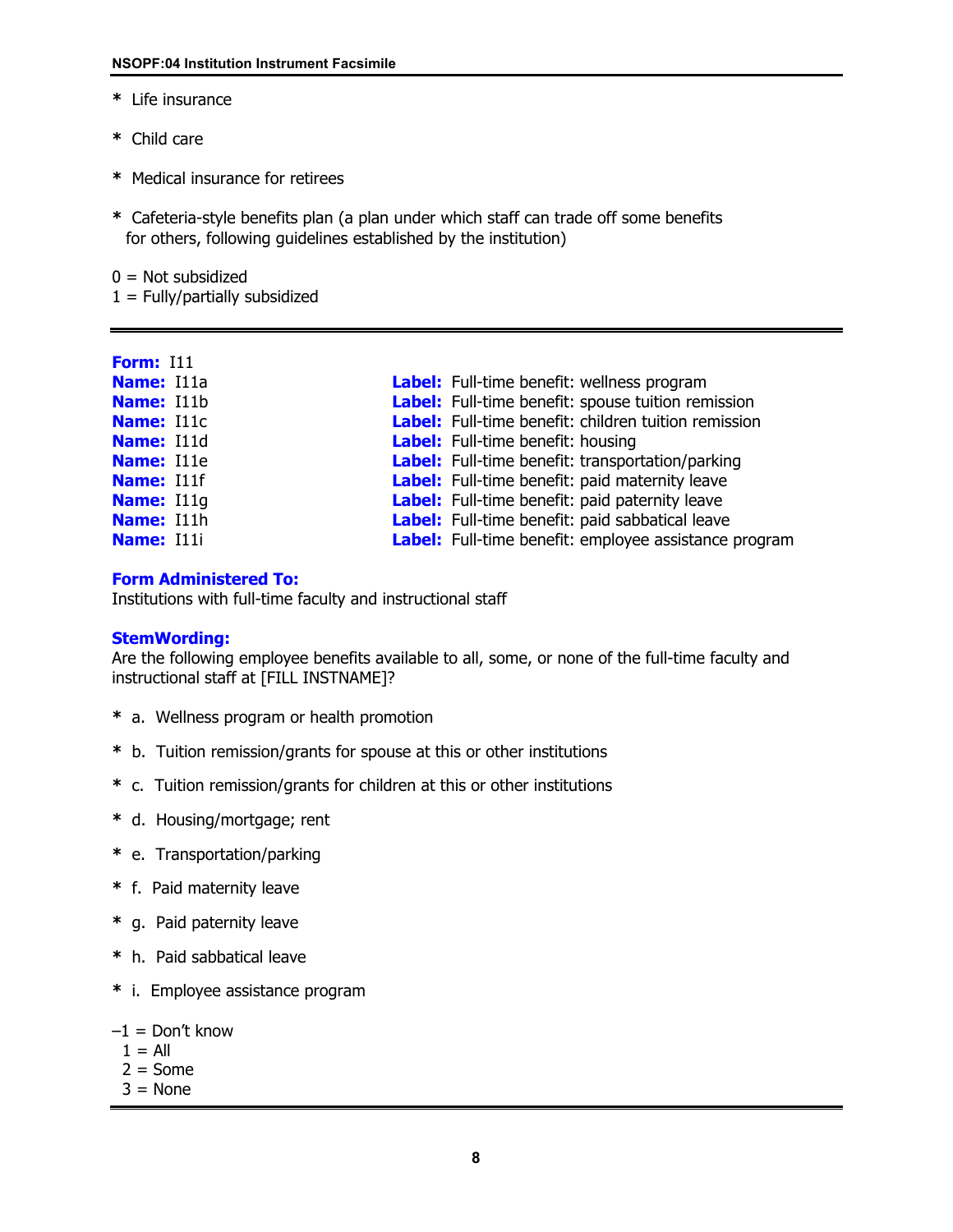#### **Form:** I12 **Label:** Full-time faculty: union representation **Form Administered To:**

Institutions with full-time faculty and instructional staff

## **StemWording:**

Are any full-time faculty and instructional staff legally represented by a union (or other association) for purposes of collective bargaining with [FILL INSTNAME]?

 $0 = No$  $1 = Yes$ 

| <b>Form: I13</b>  |                                                                  |
|-------------------|------------------------------------------------------------------|
| Name: I13a        | <b>Label:</b> Full-time assessment: student evaluations          |
| Name: I13b        | Label: Full-time assessment: student test scores                 |
| Name: I13c        | Label: Full-time assessment: student career placement            |
| Name: I13d        | Label: Full-time assessment: other student performance           |
| Name: I13e        | <b>Label:</b> Full-time assessment: department chair evaluations |
| Name: I13f        | <b>Label:</b> Full-time assessment: dean evaluations             |
| <b>Name: I13g</b> | Label: Full-time assessment: peer evaluations                    |
| Name: I13h        | Label: Full-time assessment: self-evaluations                    |

### **Form Administered To:**

Institutions with full-time faculty and instructional staff

#### **StemWording:**

Are any of the following used as part of institution or department/school policy in assessing the teaching performance of full-time instructional faculty/staff at this institution?

Used for Teaching Assessment:

- **\*** a. Student evaluations
- **\*** b. Student test scores
- **\*** c. Student career placement
- **\*** d. Other measures of student performance
- **\*** e. Department/division chair evaluations
- **\*** f. Dean evaluations
- **\*** g. Peer evaluations
- **\*** h. Self-evaluations

 $-1 =$  Don't know

- $0 = No$
- $1 = Yes$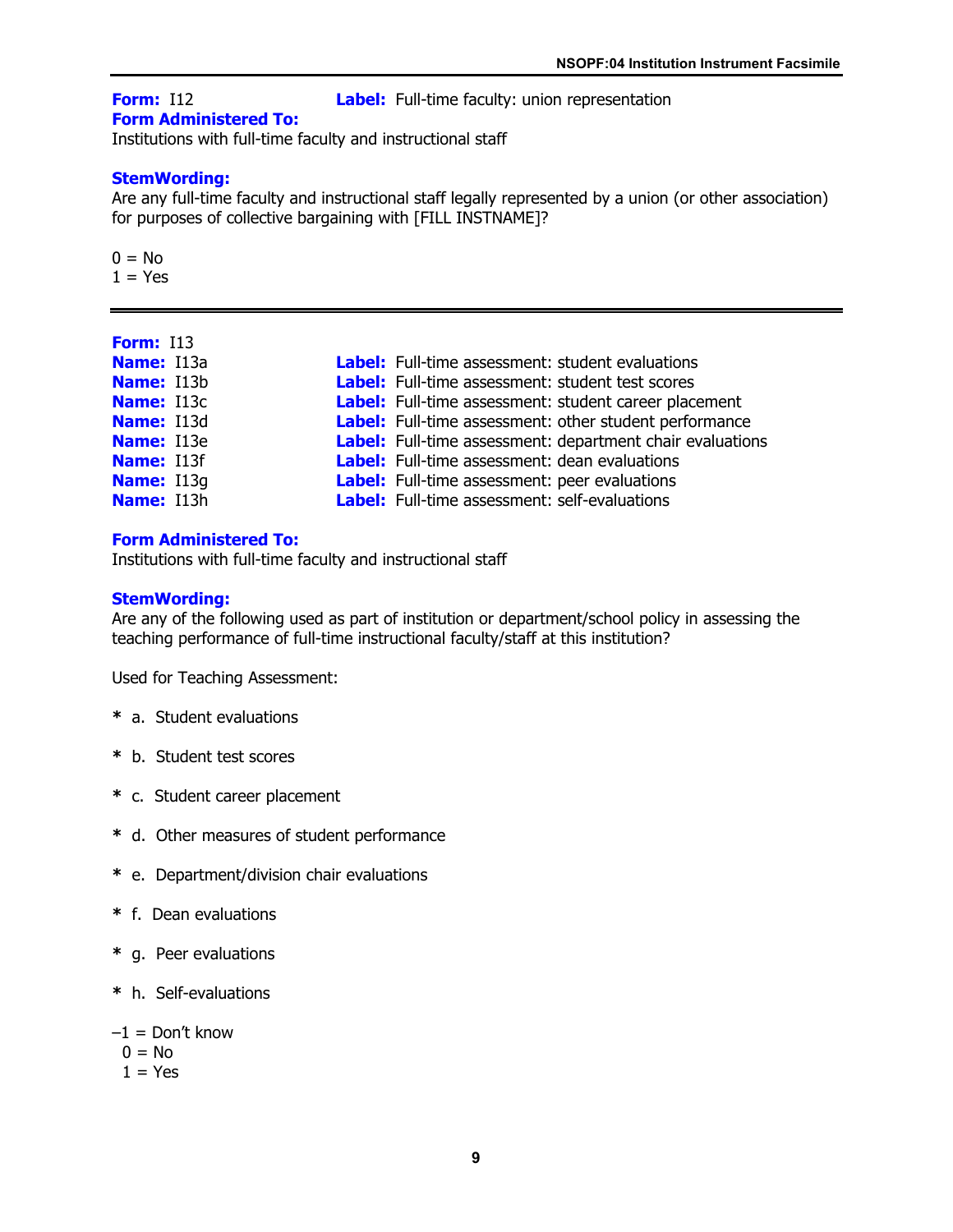# **►SECTION B: Part-Time Faculty and Instructional Staff**

**Form:** I14 **Label:** Part-time benefit: retirement plan

## **Form Administered To:**

Institutions with part-time faculty and instructional staff

#### **StemWording:**

In this next section, we will be asking you to consider [FILL INSTNAME]'s part-time faculty and instructional staff.

Are any retirement plans available to **part-time** faculty or instructional staff at your institution?

- 0 = **Not available to any** part-time faculty and instructional staff
- 1 = **Yes, available to some** part-time faculty and instructional staff
- 2 = **Yes, available to most** part-time faculty and instructional staff
- 3 = **Yes, available to all** part-time faculty and instructional staff

(Reminder: Part time refers to an individual's employment status at the institution rather than to the amount of instruction done by the individual.)

| Form: I15a                   |                                                            |
|------------------------------|------------------------------------------------------------|
| Name: I15aa                  | <b>Label:</b> Part-time benefit: medical insurance         |
| Name: I15ab                  | <b>Label:</b> Part-time benefit: dental insurance          |
| <b>Name: I15ac</b>           | <b>Label:</b> Part-time benefit: disability insurance      |
| <b>Name: I15ad</b>           | <b>Label:</b> Part-time benefit: life insurance            |
| Name: I15ae                  | <b>Label:</b> Part-time benefit: child care                |
| Name: I15af                  | <b>Label:</b> Part-time benefit: retiree medical insurance |
| <b>Name: I15ag</b>           | Label: Part-time benefit: cafeteria-style plan             |
| <b>Form Administered To:</b> |                                                            |

**Form Administered To:**

Institutions with part-time faculty and instructional staff

#### **StemWording:**

Are the following employee benefits available to all, some, or none of the part-time faculty and instructional staff at [FILL INSTNAME]?

- **\*** a. Medical insurance or medical care
- **\*** b. Dental insurance or dental care
- **\*** c. Disability insurance program
- **\*** d. Life insurance
- **\*** e. Child care
- **\*** f. Medical insurance for retirees
- **\*** g. "Cafeteria-style" benefits plan (a plan under which staff can trade off some benefits for others, following guidelines established by the institution)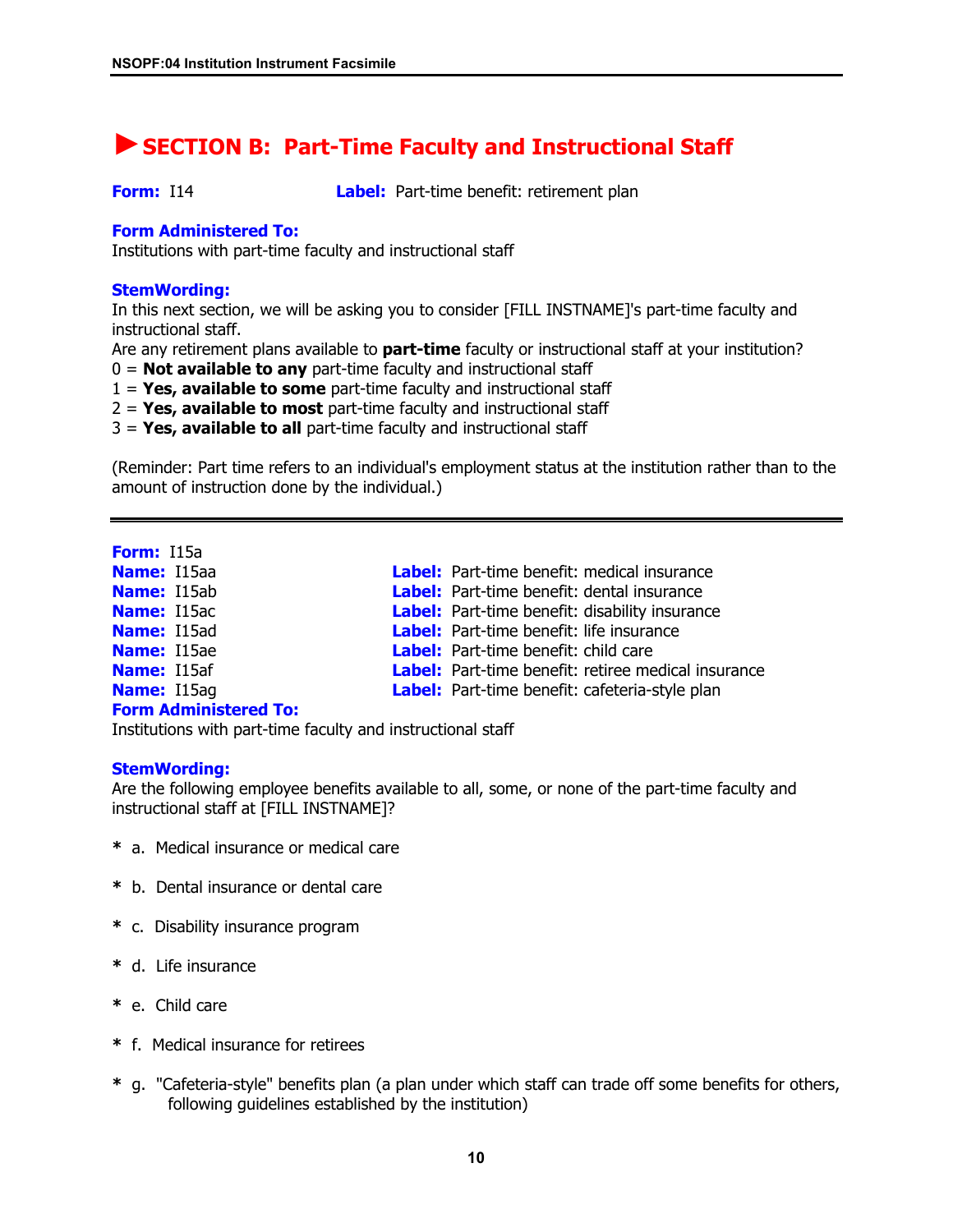- $-1 =$  Don't know
- $1 = All$
- $2 = Some$
- $3 = None$

| Form: I15b                   |                                                                       |  |
|------------------------------|-----------------------------------------------------------------------|--|
| Name: I15ba                  | <b>Label:</b> Part-time benefit: medical insurance subsidized         |  |
| <b>Name: I15bb</b>           | <b>Label:</b> Part-time benefit: dental insurance subsidized          |  |
| <b>Name: I15bc</b>           | <b>Label:</b> Part-time benefit: disability insurance subsidized      |  |
| <b>Name: I15bd</b>           | Label: Part-time benefit: life insurance subsidized                   |  |
| <b>Name: I15be</b>           | <b>Label:</b> Part-time benefit: child care subsidized                |  |
| <b>Name: I15bf</b>           | <b>Label:</b> Part-time benefit: retiree medical insurance subsidized |  |
| <b>Name: I15bg</b>           | Label: Part-time benefit: cafeteria-style plan subsidized             |  |
| <b>Form Administered To:</b> |                                                                       |  |

Institutions that provide at least one employee benefit to part-time faculty and instructional staff

### **StemWording:**

Still thinking only of part-time faculty,

[IF ONE BENEFIT SELECTED ON FORM I15A] is this employee benefit subsidized by your institution?

[ELSE IF MORE THAN ONE BENEFIT SELECTED ON FORM I15A] are these employee benefits subsidized by your institution?

[ENDIF]

(Subsidized means paid for completely or in part by the institution.)

**\***Medical insurance or medical care

- **\*** Dental insurance or dental care
- **\*** Disability insurance program
- **\*** Life insurance
- **\*** Child care
- **\*** Medical insurance for retirees
- **\*** "Cafeteria-style" benefits plan
- $0 =$  Not subsidized  $1$  = Fully/partially subsidized

**Form:** I16 **Name:** I16a **Label:** Part-time benefit: wellness program **Name:** I16b **Label:** Part-time benefit: spouse tuition remission **Name:** I16c **Label:** Part-time benefit: children tuition remission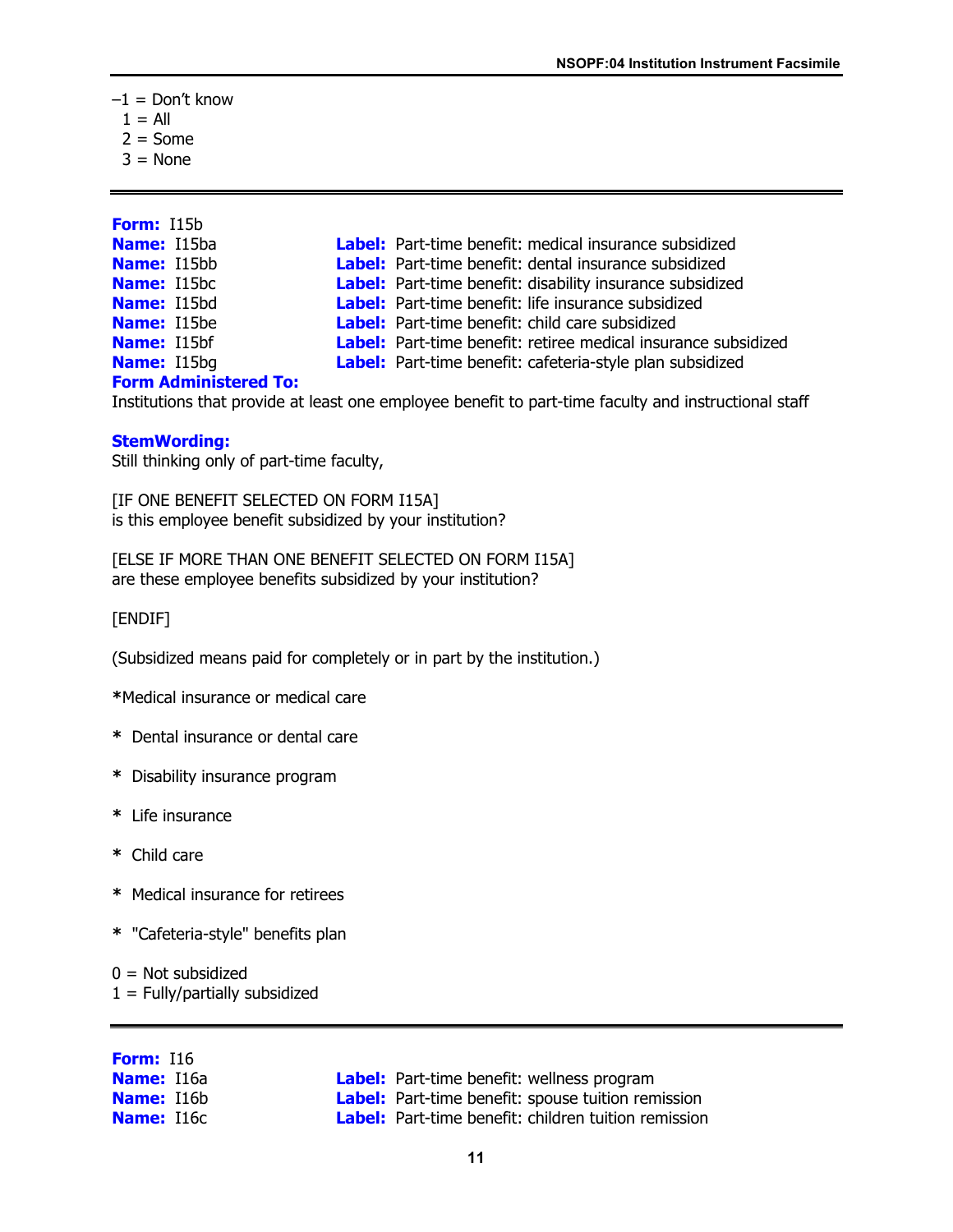| Name: I16d                      | <b>Label:</b> Part-time benefit: housing                |
|---------------------------------|---------------------------------------------------------|
| Name: I16e                      | <b>Label:</b> Part-time benefit: transportation/parking |
| Name: I16f                      | Label: Part-time benefit: paid maternity leave          |
| <b>Name: 116g</b>               | Label: Part-time benefit: paid paternity leave          |
| Name: I16h                      | Label: Part-time benefit: paid sabbatical leave         |
| Name: I16i                      | Label: Part-time benefit: employee assistance program   |
| <b>Fame Administrator d'Est</b> |                                                         |

#### **Form Administered To:**

Institutions with part-time faculty and instructional staff

#### **StemWording:**

Are the following employee benefits available to all, some, or none of the part-time faculty and instructional staff at [FILL INSTNAME]?

- **\*** a. Wellness program or health promotion
- **\*** b. Tuition remission/grants for spouse at this or other institutions
- **\*** c. Tuition remission/grants for children at this or other institutions
- **\*** d. Housing/mortgage; rent
- **\*** e. Transportation/parking
- **\*** f. Paid maternity leave
- **\*** g. Paid paternity leave
- **\*** h. Paid sabbatical leave
- **\*** i. Employee assistance program
- $-1 =$  Don't know
- $1 = All$
- $2 = Some$
- $3 = None$

# **Form:** I17 **Label:** Part-time faculty: union representation **Form Administered To:**

Institutions with part-time faculty and instructional staff

#### **StemWording:**

Are any part-time faculty and instructional staff legally represented by a union (or other association) for purposes of collective bargaining with [FILL INSTNAME]?

 $0 = No$  $1 = Yes$ 

**Form:** I18

**Name:** I18a **Label:** Part-time assessment: student evaluations **Name:** I18b **Label:** Part-time assessment: student test scores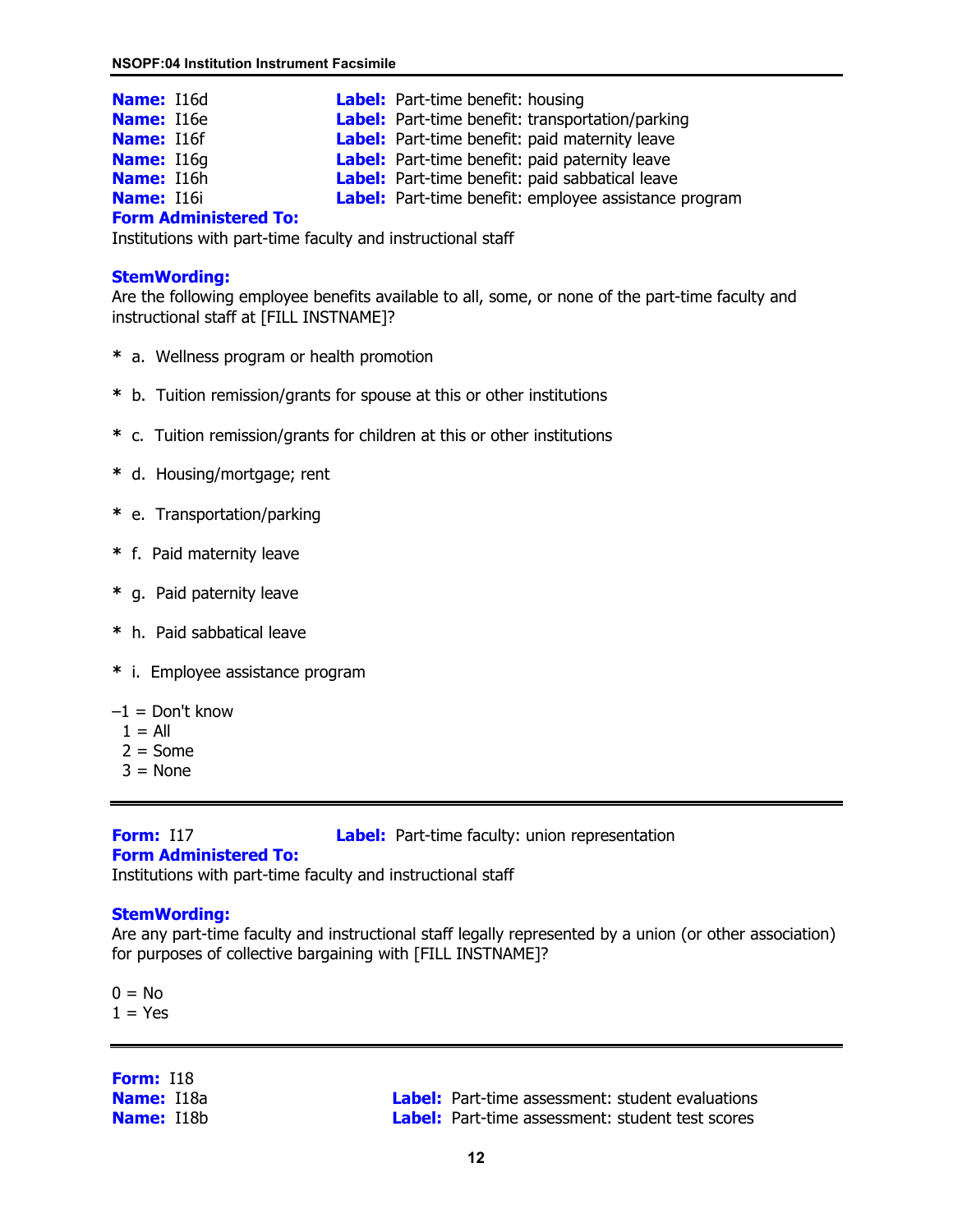| Name: I18c |  | Label: Part-time assessment: student career placement            |
|------------|--|------------------------------------------------------------------|
| Name: I18d |  | Label: Part-time assessment: other student performance           |
| Name: I18e |  | <b>Label:</b> Part-time assessment: department chair evaluations |
| Name: I18f |  | <b>Label:</b> Part-time assessment: dean evaluations             |
| Name: I18q |  | Label: Part-time assessment: peer evaluations                    |
| Name: I18h |  | <b>Label:</b> Part-time assessment: self-evaluations             |

#### **Form Administered To:**

Institutions with part-time faculty and instructional staff

#### **StemWording:**

Are any of the following used as part of institution or department/school policy in assessing the teaching performance of part-time instructional faculty/staff at this institution?

Used for Teaching Assessment:

- **\*** a. Student evaluations
- **\*** b. Student test scores
- **\*** c. Student career placement
- **\*** d. Other measures of student performance
- **\*** e. Department/division chair evaluations
- **\*** f. Dean evaluations
- **\*** g. Peer evaluations
- **\*** h. Self-evaluations
- $-1 =$  Don't know
- $0 = No$
- $1 = Yes$

# **►SECTION C: All Faculty and Instructional Staff**

**Form:** I19

**Name:** I19a **Label:** Undergraduate instruction: percent full-time faculty **Name:** I19b **Label:** Undergraduate instruction: percent part-time faculty **Name:** I19c **Label:** Undergraduate instruction: percent teaching assistants **Name:** I19d **Label:** Undergraduate instruction: percent other

#### **Form Administered To:**

All institutions

#### **StemWording:**

What percentage of **undergraduate** student credit hours were assigned to the following staff during the 2003 Fall term? Student credit hours are defined as the number of course credits or